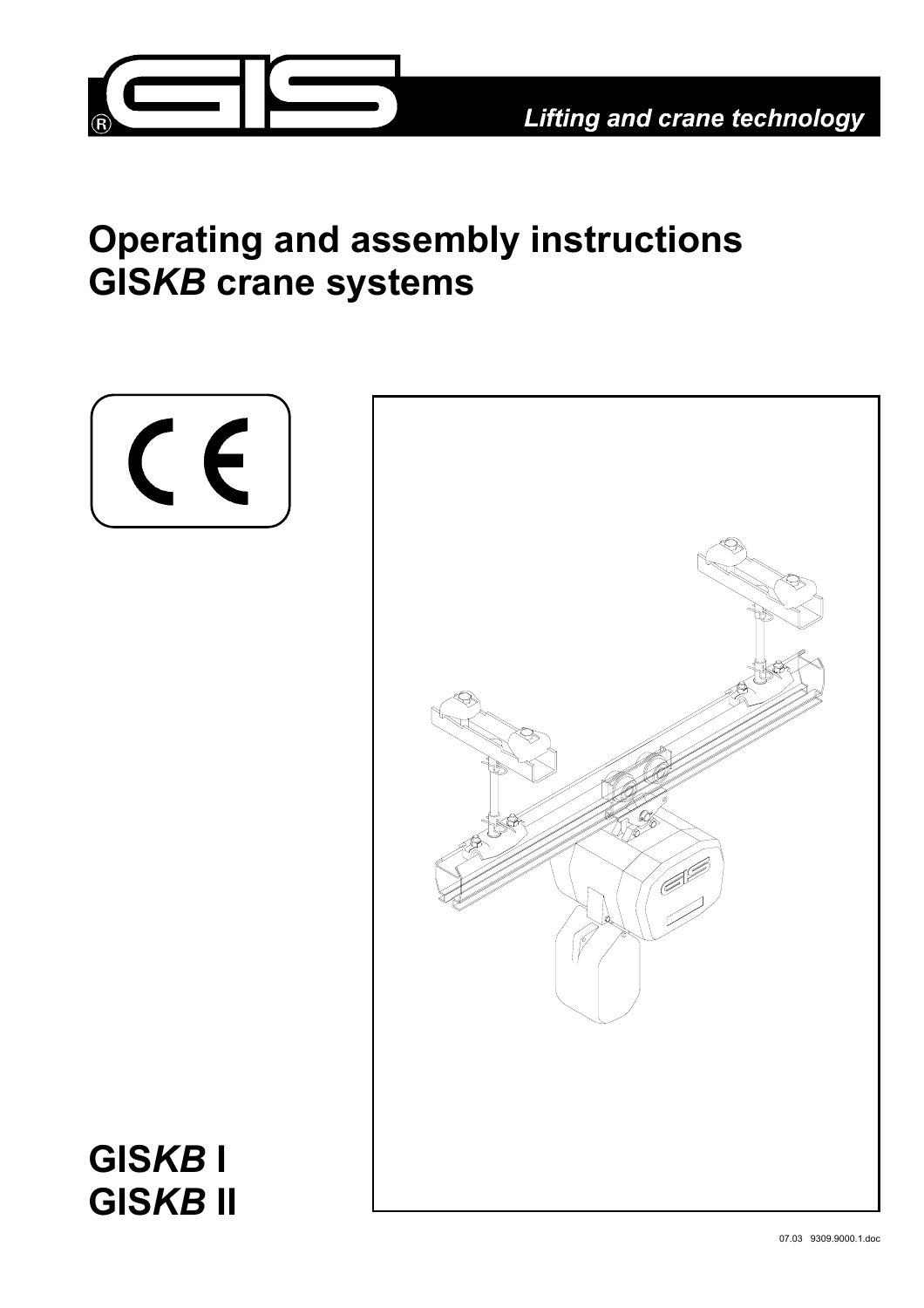### **TABLE OF CONTENTS**

|                       | Page                                               |
|-----------------------|----------------------------------------------------|
| O                     |                                                    |
|                       |                                                    |
| 0 <sub>1</sub>        |                                                    |
| 011                   |                                                    |
| 0.2                   | General safety specifications and procedures  3    |
| 021                   | Warning colour/Marking/Danger signs 3              |
| 0.3                   |                                                    |
| 04                    |                                                    |
| 041                   | Hazards caused by mechanical influences3           |
| 042                   | Hazards caused by electrical energy/power supply 4 |
| 0.5<br>0.5.1          |                                                    |
| 0.5.2                 |                                                    |
| 0.6                   |                                                    |
| 061                   | Directions for the use of the instruction manual4  |
|                       |                                                    |
| 1                     | Assembly instructions4                             |
|                       |                                                    |
| 1 <sub>1</sub><br>111 |                                                    |
| 12                    | Assembly of crane track or overhead monorail 5     |
| 1.2.1                 |                                                    |
| 122                   |                                                    |
| 123                   |                                                    |
| 124                   |                                                    |
| 125                   |                                                    |
| 1.2.6                 |                                                    |

| 1.3            |                                                 | Page |
|----------------|-------------------------------------------------|------|
| 131            |                                                 |      |
| 1.3.2          |                                                 |      |
| 133            |                                                 |      |
| 1.3.4          |                                                 |      |
| 14             |                                                 |      |
| 141            |                                                 |      |
| 1.4.2<br>1.4.3 |                                                 |      |
|                |                                                 |      |
| 2              |                                                 |      |
|                |                                                 |      |
| 21             | Checks following installation and adjustment  6 |      |
| 211            |                                                 |      |
| 212            |                                                 |      |
| 213            |                                                 |      |
| 214            |                                                 |      |
| 3              | Service and maintenance 6                       |      |
|                |                                                 |      |
| 3.1            | General regulations for service- and            |      |
|                |                                                 |      |
| 32             |                                                 |      |
| 3.2.1          |                                                 |      |
| 3.3            |                                                 |      |
| 3.3.1          |                                                 |      |
| 3.4            |                                                 |      |

### **Spare parts / Ordering of spare parts**

The correct order numbers for the original spare parts are to be taken from the documentation. Please ensure that you have the following data on your crane system type on hand. Thereby a quick and correct supply of the parts required will be effected.

| Crane system type   |  |
|---------------------|--|
| Year of manufacture |  |
| Load capacity       |  |

Original spare parts for the GIS*KB* crane systems can be acquired from the following addresses:

| 1. Manufacturer                          | 2. Agent |
|------------------------------------------|----------|
| <b>GIS AG</b><br>Hebe- und Fördertechnik |          |
| Luzernerstrasse 50<br>CH-6247 Schötz     |          |
|                                          |          |
|                                          |          |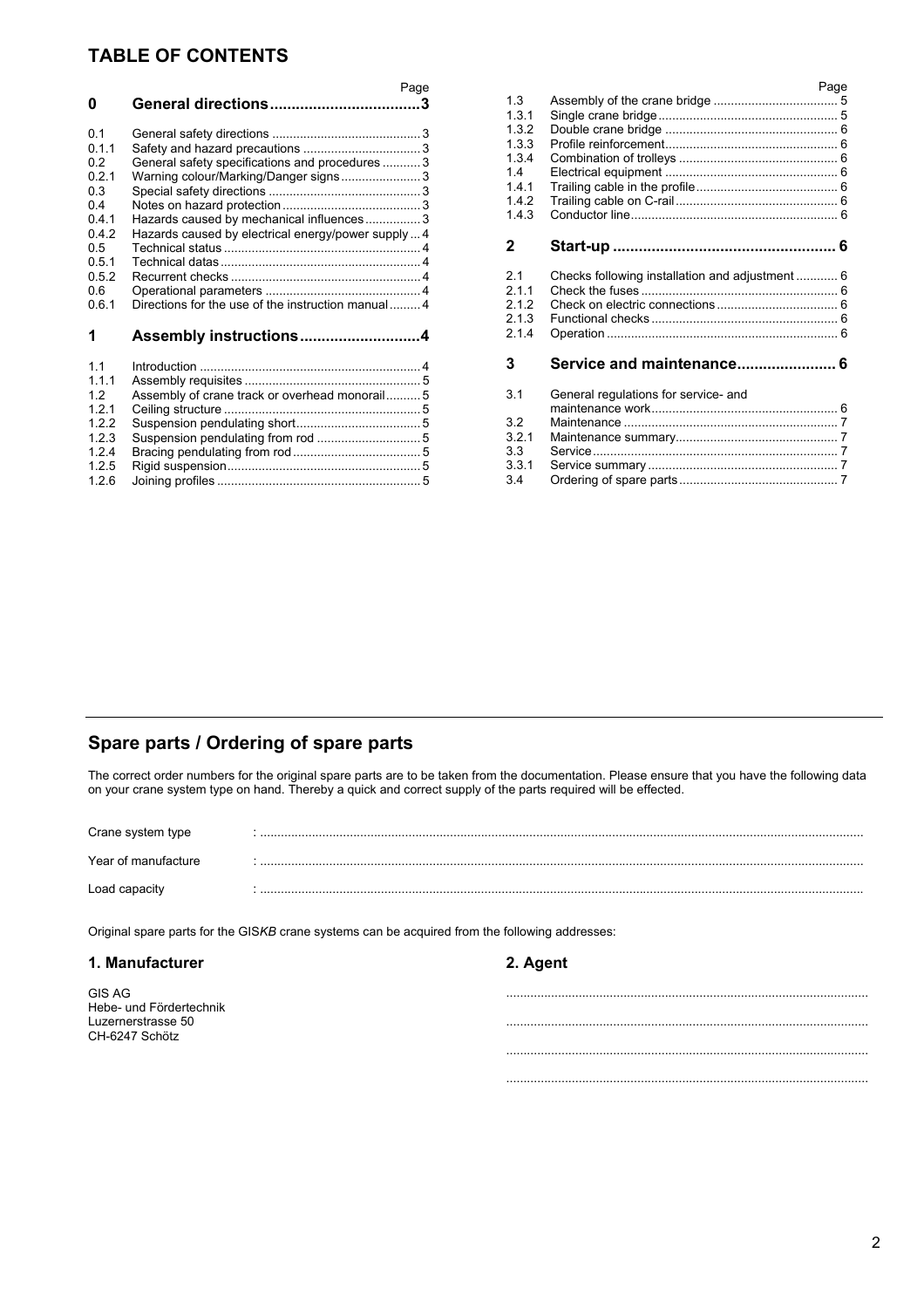### **0 General directions**

#### **0.1 General safety directions**

#### **0.1.1 Safety and hazard precautions**

The following symbols and terms are used in this instruction manual for safety and hazard instructions:



### **DANGER !**

The non-compliance either in part or full of work and operational directions marked with this symbol can result in serious personal injury or even death. Danger notices must be **strictly** complied with.



#### **CAUTION !**

The non-compliance either in part or full of work and operational directions marked with this symbol can result in major machinery, property or material damage. Cautionary notices must be **strictly** adhered to.



Effective and simple operation is the result of following the directions denoted under this symbol. "Note" directions make light work.

#### **0.2 General safety specifications and procedures**

The operating instructions for the crane system must be kept within the operating area of the installation.

Furthermore, supplementary to the operating instructions, the statutory regulations governing general accident prevention and environment protection are to be enforced.

The operator must observe the following standards and regulations concerning construction, construction inspection and operation of crane systems:

| EC machinery directive   | 98/37/EC                        |
|--------------------------|---------------------------------|
| EC low voltage directive | 73/23/EEC                       |
| EN 292, part 1 and 2     | Safety of machinery             |
| <b>IEC 34-1</b>          | Circulatory electric machines   |
| IEC 34-5                 | IP protections                  |
| <b>IEC 364</b>           | Electric installations          |
| IEC 947-5-1              | Low voltage control gears       |
| <b>DIN 15018</b>         | Cranes, principles for steel    |
|                          | structures                      |
| <b>DIN 15019</b>         | Cranes, stability               |
|                          | accident prevention regulations |

Operating and service personnel must have read and understood the operating instructions, in particular the safety instructions, before commencing work. Protection gear for operating and ser-vice personnel must be made available and worn at all times.

The operator or its designate is responsible for the safety and hazard awareness of the operating personnel and is responsible for the supervision thereof.

### **0.2.1 Warning colour / Marking /**

**Danger signs**  − Load plate figure 0-1

#### **0.3 Special safety directions**

#### **Transport and assembly:**

single parts and large components are to be carefully affixed to suitable and technically acceptable hoisting apparatus / load lifting members

#### **Connection:**

The connection work is only to be effected by personnel specifically designated and trained for the job

#### **Start-up/operation:**

- Before initial start-up, as well as daily start-up carry out a visual check and effect the predefined user-checks routine
- Do not omit any serious safety procedure
- Only put the crane system into operation when the available protection and safety apparatus is fully functional
- − Damage to the crane system and changes in its operational characteristics must be reported immediately to the person responsible
- After use, or when in a non-operational mode, the crane system should be secured against unauthorised and unwarranted use
- − Transport of persons is not allowed
- − Moving loads above persons is not allowed
- Persons are not allowed to remain below moving loads
- − Moving of overloads is not permitted
- Do not pull the control cable
- − Always monitor and control the load See also adequate application (chapter 0.6)

#### **Cleaning/service/repair/maintenance/refitting:**

- For assembly work above body height, the necessary working platforms or ladders are to be made available
- Do not use machine parts for this purpose
- − Check the electrical cable for chaff marks and damage
- For safety and environmental protection, trap and dispose of fuel or other agents used
- Safety apparatus that has been disassembled for the service or repair must be reassembled and checked after the service and repair work has been completed
- The predefined testing and service intervals found in the instruction manual must be adhered to
- Directions found in the instruction manual with regard to the exchange of parts are to be followed
- − Operating personnel are to be informed before the commencement of special or refitting work
- − The repair working area should be copiously secured
- − During service or repair work, the crane system should be secured against unwarranted switching on
- Warning signs are to be placed
- The power cable is to be disconnected and secured against unwarranted connection
- − Screw connections that have been loosened for repair or service work must be re-tightened
- Parts that are not reusable, such as O-rings, gaskets, self locking nuts, split-pins and washers are to be replaced

### **0.4 Notes on hazard protection**

Hazard areas must be clearly marked by warning signs and secured by isolation.

It must be assured that the warnings regarding hazard areas are given due attention.

#### **Hazards can stem from:**

- − Inexpert application
- − Incomplete adherence to the safety directions
- Incomplete or inexact execution of test and service work

#### **0.4.1 Hazards caused by mechanical influences Human injury:**



#### **Unconsciousness and injury through:**

- − Crushing, shearing, cutting and twisting
- − Retraction, expulsion, ramming and rubbing
- Slipping, stumbling and falling

#### **Source:**

- − Crush, shear and twist area
- Breaching or bursting of parts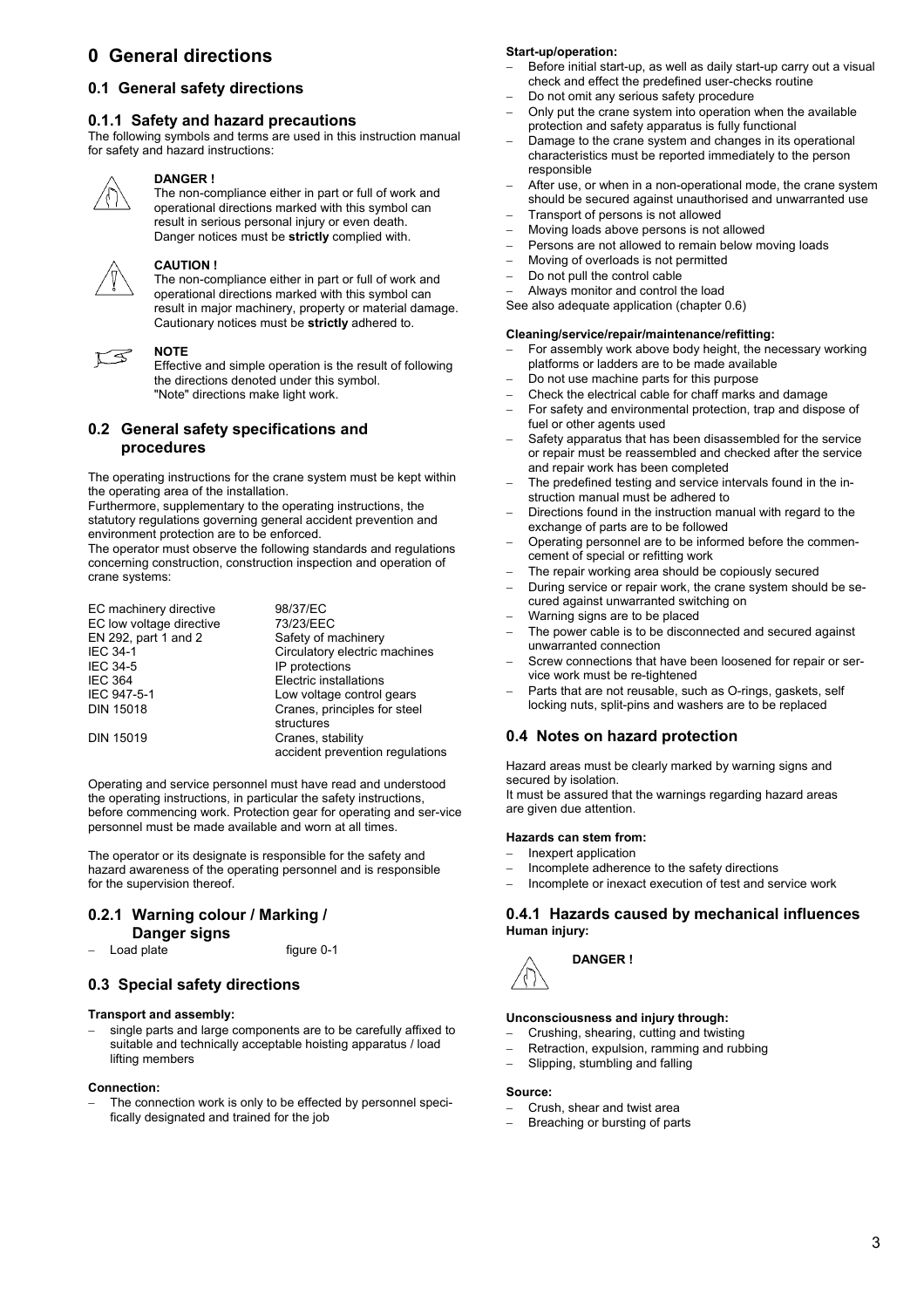#### **Protective possibilities:**

- Floor, equipment and machinery are to be kept clean
- − Eliminate leakages
- The safety distance must properly be observed

#### **0.4.2 Hazards caused by electrical energy / power supply**

Work on electrical apparatus or machinery may only be effected by qualified electricians or persons under the supervision and guidance of qualified electricians, in accordance with predefined electro-technical regulations. **Human injury:**



**DANGER !** 

### **Death through electrical shock, injury and burns through:**

- − Contact
- − Faulty insulation
- Faulty servicing or repair work
- Short circuit
- **Source:**
- − Contact with, touching of or standing too close to non-insulated power and voltage supply terminals
- Free-lying electricity supply terminals following breakdown of insulation
- Inadequate execution of safety checks following repair work − Incorrect fusing

#### **Protection possibilities:**

- Machinery and equipment designated for repair or service work should be isolated before commencement of such work
- First check isolated parts for voltage
- − Regularly check the electrical fittings
- Immediately change loose or damaged cables
- − Blown fuses must be replaced with fuses of the correct value
- − Avoid contact or touch with live terminals
- Use only insulated tools

#### **0.5 Technical status**

The present document was written in 2000. It corresponds to no. 1.7.4 and no. 4.4 of the appendage 1 in the version of the instructions of the European Parliament and the Council of 22.06.1998 (98/37/EC).

#### **0.5.1 Technical datas**

0.5.1.1 Original sheet of the crane system

#### **0.5.2 Recurrent checks**

Each device/ unit operator has to adequately note all checks, maintenance and inspections performed into the inspection pass, and must have these confirmed by the competent person in charge. Incorrect or missing entries lead to forfeiture of the manufacturer's warranty.



#### **CAUTION !**

Devices and cranes are to be periodically tested by an expert. Basically, visual and functional checks are to be performed, whereby the condition of the components with regards to damage, wear, corrosion or other alterations are to be determined. Apart from this, the completeness and efficiency of the safety contrivance will be assessed.

In order to correctly value wearing parts, it may be necessary to dismantle the equipment under inspection.



#### **CAUTION !**

The carrying means must be inspected in their entire length, which implies even covered or hidden parts.



#### **CAUTION !**

All periodical inspections are to be arranged by the operator.

#### **0.6 Operational parameters**

The crane systems are manufactured in accordance with the latest technical developments along with the known technical safety regulations and specifications, and are tested for safety by the manufacturer.

The crane systems may only be used when in an acceptable technical condition, in accordance with their operating parameters, by safety and hazard conscious personnel.

The operational parameters of the crane systems also encompass the compliance of the pre-defined operating, service and maintenance requirements laid down by the manufacturer.

The operational parameters do not include:

- exceeding the defined load capacity
- − diagonal pulling of the load
- heaving, pulling or dragging of the load
- See also chapter 0.3

Inching operations, ground mooring and driving against the limit switches should be avoided.

The manufacturer accepts no responsibility for damage to equipment and third parties ensuing from such action.

#### **0.6.1 Directions for the use of the instruction manual**

This instruction manual includes the following chapters:

- 0 General directions
- 1 Assembly instructions
- 2 Start-up<br>3 Service
- Service and maintenance

Supplementary to the instruction manual, the following documentation from the operator must be noted:

- Declaration of conformity
- − Inspection pass
- Spare parts list(s)
- − Circuit diagrams

#### **Page and figure numeration:**

The pages are consecutively numbered. Empty pages are not numbered, however are calculated together with the consecutive pages.

Figures are numbered consecutively by chapter.

Example: Figure 1-1 means: in chapter 1, figure 1

### **1 Assembly instructions**

#### **1.1 Introduction**

The crane system is based on two profiles: the GIS*KB* I and the GIS*KB* II. Certain accessories can be used for both profiles. The modular structure of the system ensures rapid and simple assembly.

During transport and assembly work, it is important to observe the special safety directions (chapter 0.3) for handling loads.

The crane system must be correctly assembled by skilled persons, observing the general accident prevention regulations (see chapter 0.2).

Prior to assembly, the components must be kept in an enclosed space, or under cover.

The GIS*KB* system should be dimensioned and planned with the aid of the technical documentation or the calculation program. These documents contain information on the load that can be placed on the profiles, enabling the spans and suspension intervals to be established. They also contain the full range of components together with their dimensions and technical data.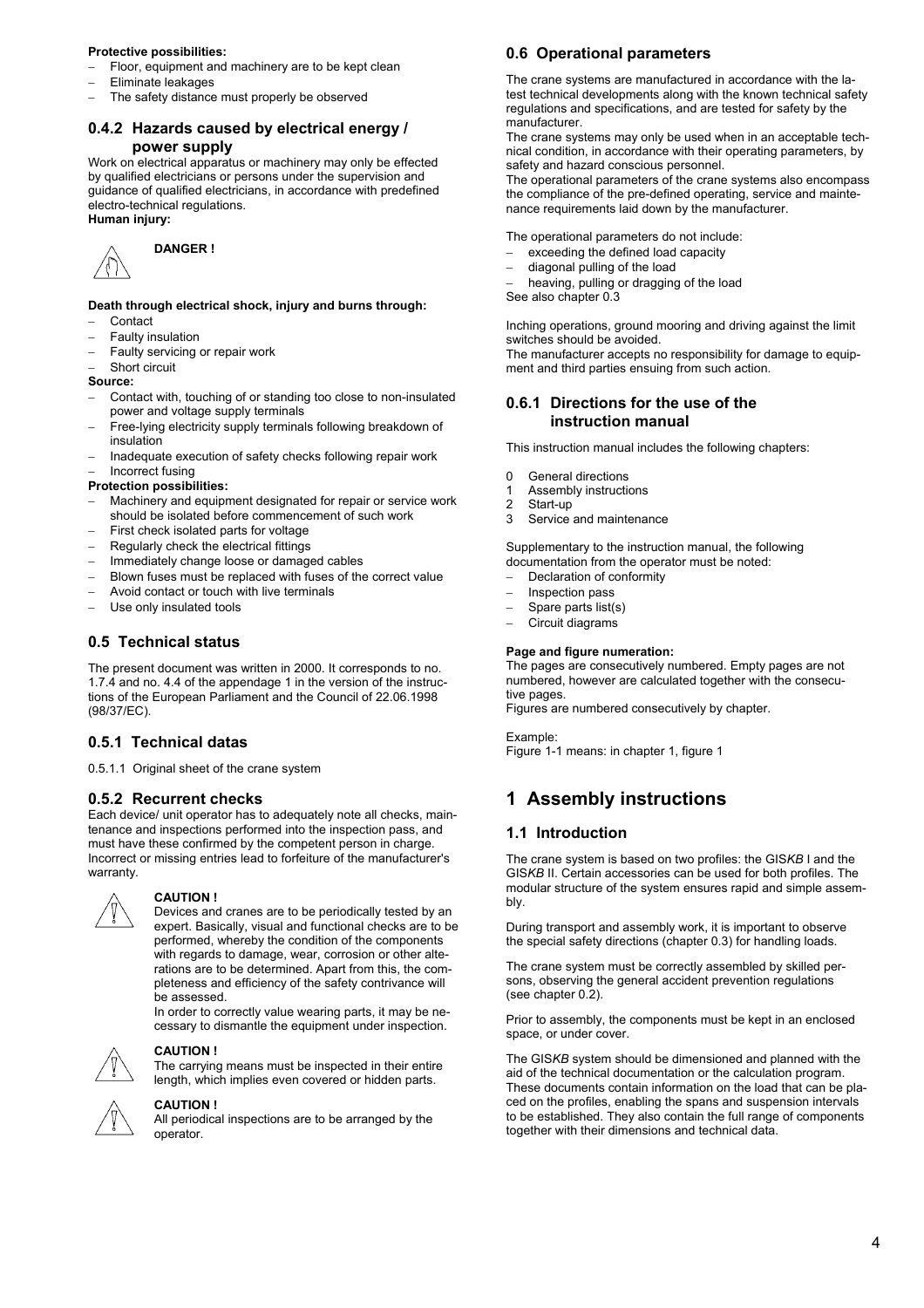#### **1.1.1 Assembly requisites**

Each crane system is assembled on the basis of a layout diagram that has been drawn up beforehand.



#### **CAUTION !**

The above layout diagram must be drawn in compliance with the technical documentation.

The diagram must contain the following details:

dimensions of the crane system, maximum load capability, profile sizes, position of suspension points and profile connections, startup mass of crane hook, reference mass in three dimensions.

If key details are missing, these must be clarified before a start is made on assembly.



#### **CAUTION !**

Before starting on the assembly work, the material supplied must be checked to establish that it is correct and complete. The assembly staff must be provided with all the documents necessary for assembly.



#### **CAUTION !**

Mechanical and electrical assembly work may only be performed by duly authorised skilled workers.



#### **CAUTION !**

The operator bears responsibility for the load-bearing capacity of the building and the steel structure fitted at the customer's.



#### **CAUTION !**

Only original parts from GIS may be used for assembling GIS*KB* systems.

#### **1.2 Assembly of crane track or overhead monorail**



#### **NOTE**

Before starting on the assembly work, the planned suspension points on the ceiling should be marked and checked. The points should be levelled out, and assembly commenced at the lowest point. The track route is best lined up using an appropriate aid (cord as a guide, laser, etc.).

#### **1.2.1 Ceiling structure**

All suspension types can be mounted on either a concrete ceiling or a steel structure using the GIS*KB* standard components.

- a) Concrete ceiling (Figure 1-1)
	- For mounting onto a concrete ceiling, the pre-assembled ceiling clip (1) must be mounted on the two anchor bolts (2).



#### **CAUTION !**

The spacing between the two bolts must be within the specified tolerance.

The load-bearing capacity of the bolts must correspond to the specified ceiling load.

The customer is responsible for the quality of the concrete.

A washer must be placed between the nut and the ceiling clip.

b) Steel structure (Figure 1-2)

The pre-assembled ceiling clip (1) is mounted on the steel beam by means of two binding clips (2).



**CAUTION !**

The flange dimensions must be within the specified tolerances, see figure 1-2.

The screw of the binding clip must rest on the flange of the steel beam. Both nuts must be secured with safety plates.

#### **1.2.2 Suspension pendulating short** (Figure 1-1)

completely pre-assemble the suspension as per figure 1-1



#### **CAUTION !**

The sliding surface between ball pin resp. ball nut and plastic ring must be lubricated.

- undo the screw connection to the two sliding blocks (3) until these can be rotated through 90°
- − place the pre-assembled suspension on the profile and position the sliding blocks in the profile groove at right angles to the direction of travel of the track. Tighten the nuts so that the sliding blocks can no longer be rotated
- position the suspensions at the correct point of the crane track
- lift up the crane track and mount on the ceiling structure in question (see chapters 1.2.1 and 1.2.2)
- − level out the crane track. The suspension height can be levelled out by up to 15 mm by screwing the ball pin (4) in and out



#### **WARNING !**  Safety elements must be mounted.

#### **1.2.3 Suspension pendulating from rod** (Figure 1-3)

completely pre-assemble the suspension as per figure 1-3

#### ৰ τ

For suspensions from rod with several threaded rods latter are connected to the coupling (1).

− proceed further as in chapter 1.2.2 **NOTE** 

**NOTE** 



A height adjustement of 30 mm is possible for rodsuspended systems.

#### **1.2.4 Bracing pendulating from rod** (Figure 1-3)

- pre-assemble the bracing as per figure 1-3
- the distance between the lower node (2) and the ball pin of the suspension must not exceed 10 mm

#### **1.2.5 Rigid suspension** (Figure 1-4)

- mount the entire rigid suspension (1) on the ceiling clip (2) and secure the crown nut with a cotter pin
- − proceed further as set out in chapter 1.2.2



A crane track with a rigid suspension system cannot be levelled out.

#### **1.2.6 Joining profiles** (Figure 1-5; cover Figure 1-6)

- an end plate is welded to the end of each profile
- two profiles are joined together with four hexagon bolts
- a cover is placed over the end of the profile; the rubber buffers and screws are included in the delivery

#### **1.3 Assembly of the crane bridge**

#### **1.3.1 Single crane bridge**

a) Suspension on a trolley (Figure 1-7; Figure 1-8)



#### **CAUTION !**

Suspension on a trolley is only possible with a pendulating suspension system.

completely assemble the crane bridge suspension and join up to the crane bridge and the trolley

To permit adjustments to the precise distance between tracks and to the height, the screw connections should not be tightened at the pre-assembly stage.

- insert the crane bridge into the mounted crane track
- precisely adjust the distance and height
- secure the screw connections
- secure crane bridge with a 4 mm wire cable (doubled, min. 3 shackles, see figure 1-11)
- b) Suspension on rolling apparatus (Figure 1-9)
- mount EQB rolling apparatus on the crane bridge profile
- − do up screws loosely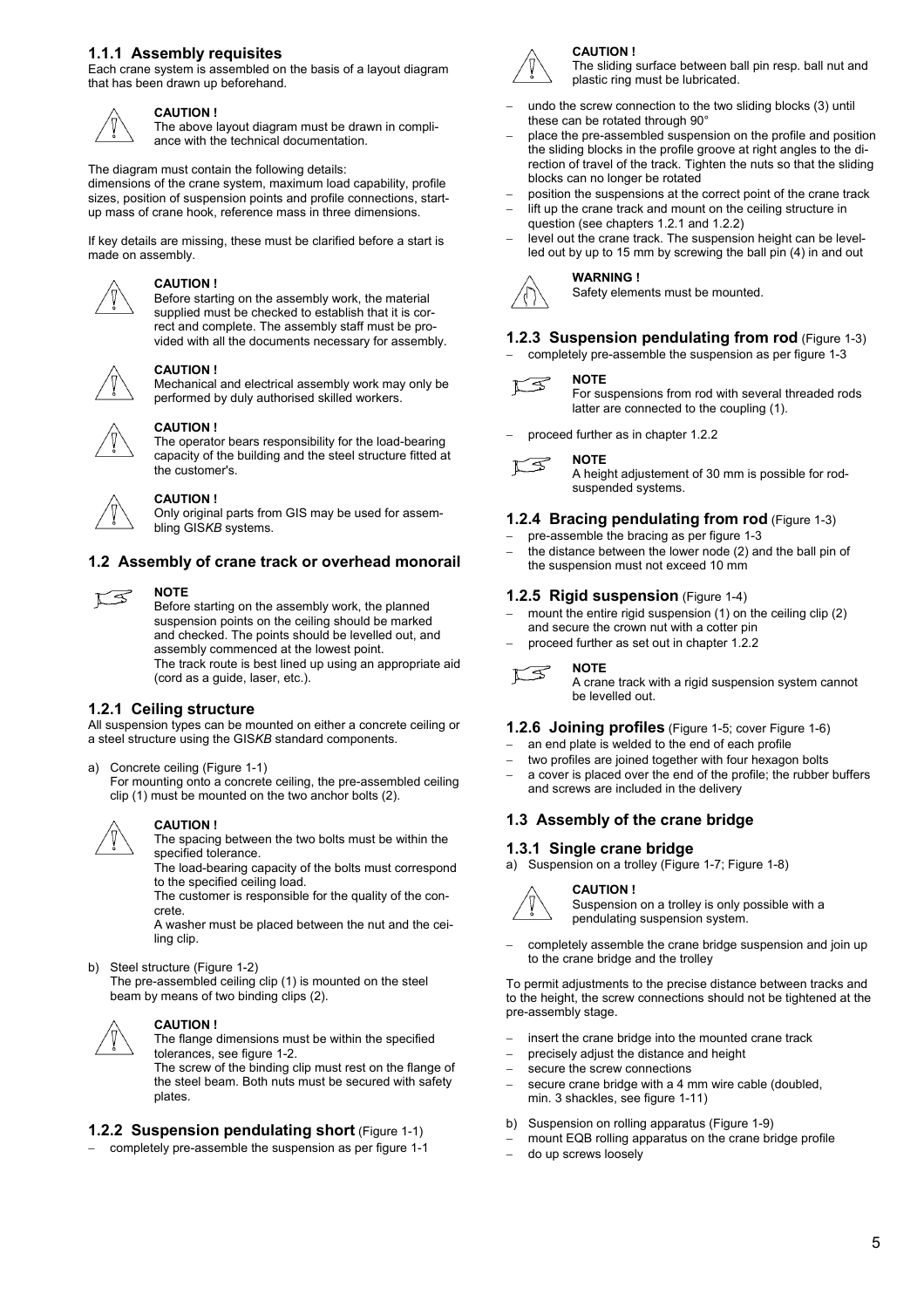- − guide crane bridge into the crane track
- tighten the screw connections
- function check: move the crane bridge over the full length of the crane track

#### **1.3.2 Double crane bridge** (Figure 1-10)

- mount DQB rolling apparatus on the crane bridge profile
- proceed further as in chapter 1.3.1 b)

#### **1.3.3 Profile reinforcement** (Figure 1-11)

The profile reinforcement is clamped on the profile section. The dimensions of figure 1-11 are strictly to be adhered to. Pendulating suspension of crane bridge with reinforcement: The crane bridge is fixed by means of the clamping ring of the crane bridge suspension to prevent from a lateral tilting up.

## **1.3.4 Combination of trolleys**<br>- Simple trolley **11.9 Follow** figure 1-12

- Simple trolley
- − Coupled trolley figure 1-13 figure 1-10

#### **CAUTION !**

The contact surfaces of the supporting bolts must be lubricated at the assembly. The pin of the trolley must generally be secured on each side by means of a split pin (see figure 1-13-1).

#### **1.4 Electrical equipment**

#### **NOTE**   $\sqrt{5}$

The electrical equipment supplied includes all the parts up to the terminal box at the end of the track. The main switch, fuses and feed lines must be installed and laid by the customer.

#### **1.4.1 Trailing cable in the profile**



#### **CAUTION !**

The cable loops must be selected so that they do not obstruct work with the crane. With straight sections of track, a distance between cable carriages of approx. 1.5 to 2 m is recommended. For curves and points, the distance should be approx. 1.0 m.

Assembling the traction limit (figure 1-14): the traction limit protects the cable carriages. The hole (dia 11) is made during assembly.

#### a) Monorail (Figure 1-15)

The flat cable is led from the terminal box via the cable carriages and the fixed point clamp into the electric hoist. For curves and switches, the curvegoing cable carriages should be used.

#### b) Suspended crane (Figure 1-15)

Here, the flat cable is led from the terminal box via the cable carriages and the fixed point clamp to the terminal box of the crane bridge. From this terminal box it is taken to the electric hoist. See under a) Monorail.

#### **1.4.2 Trailing cable on C-rail** (Figure 1-16)

The C-rails are fastened to the profile by means of clamping devices. The same applies for the cable loops as for a trailing cable inside the profile.

Assembly is performed in the manner shown in figure 1-16.

#### **1.4.3 Conductor line** (Figure 1-17)

The current is fed to the conductor line from the terminal box at the end of the track.

Further assembly details may be found in the manufacturer's assembly instructions and in figure 1-17.

### **2 Start-up**

The start-up is performed together with the operator and is entered in writing in the original sheet of the crane system.

#### **2.1 Checks following installation and adjustment**

#### **2.1.1 Check the fuses**

Check the upstream fuses. Make sure that the fuses of the crane system have the appropriate rating.

#### **2.1.2 Check on electric connections**

check that electric feed lines are reliably routed and securely fastened

#### **CAUTION !**

− avoid trapping, rubbing and squeezing cables check cable clamps and fixing materials are securely fastened

#### **2.1.3 Functional checks**

During the start-up the crane system must be checked with the nominal load. A suitable test weight must be put at the disposal by the operator.

The dimensions and the runs are checked in compliance with the layout diagram.

The functions of the crane system must be in accordance with the description of the order confirmation.

Load plates must be affixed, well legible, on the crane system.

#### **2.1.4 Operation**

For the operation the safety directions of chapter 0 must be observed strictly.

### **3 Service and maintenance**

#### **3.1 General regulations for service- and maintenance work**

Operating failures on the crane systems impairing the safe operation of the device are to be cleared immediately.

The crane system may only be serviced by trained and authorized specialists.



We recommend to have maintenance work performed by our customer service.

#### **CAUTION !**



If the operator performs maintenance work on a crane system on his own account, the type of maintenance performed must be entered together with the date of performance into the inspection pass.

Alterations to, as well as changes of and supplements to the crane system which may impair the safety must be authorized by the manufacturer in advance. Constructional alterations to the crane system not authorized by the manufacturer lead to an exclusion of the manufacturer's liability in case of damage.

Material warranty claims will only be recognized if solely genuine spare parts by the manufacturer have been employed. We explicitly wish to point out that original parts and accessories not supplied on our behalf cannot be inspected or released by us.

#### **General:**

Service and maintenance are preventive measures designed to enhance the full functionality of the crane systems. Non-compliance with the service and maintenance routines can result in reduction of the useful function of and/or damage to the crane systems. Service and maintenance work is, in accordance with the instruction manual, to be effected at the predefined time intervals (table 3-1 and 3-2).

During service and maintenance work the general accident prevention directions, the special safety directions (chapter 0.3) as well as the notes on hazard protection (chapter 0.4) are to be followed.



#### **DANGER !**

Service and maintenance work is only to be effected on unloaded crane systems. The main switch must be off.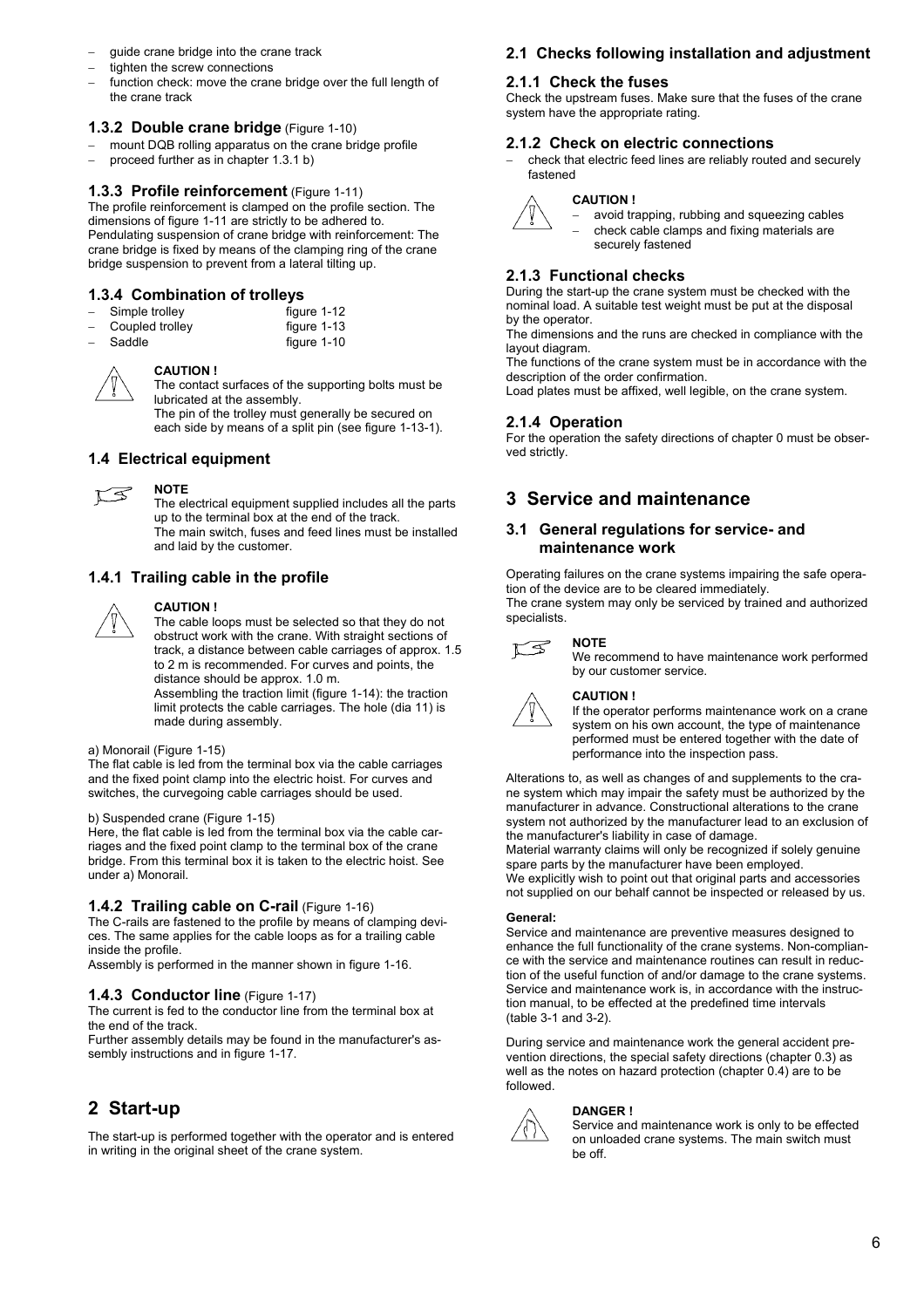The maintenance work encompass sight checks and cleaning routines.

The service work includes additional functional checks.

During the functional checks, all securing elements and cable clamps must be checked for secure seating.

Cables must be inspected for dirt, discoloration and arc spots.



### **CAUTION !**

Used operating fuels (oil, lubricants ...) are to be safely collected and disposed of in an environmentally friendly manner.

Service and maintenance intervals are so defined:

- t: daily
- 3 M: quarterly
- 12 M: annualy

The predefined service and maintenance intervals are for standard operating hours.

They are to be reduced when the loading of the crane systems is on average large and when unfavourable conditions surface fre-quently during operation (dust, heat, humidity, steam, etc.).

#### **3.2 Maintenance**

**3.2.1 Maintenance summary**  See table 3-1

#### **3.3 Service**

**3.3.1 Service summary**  See table 3-2

#### **3.4 Ordering of spare parts**

Notes on how to order spare parts can be found on page 2.

On page 10 is shown a list with all the standard crane components.

| m<br>ĸ<br>н |  |
|-------------|--|
|             |  |

| Table 3-1                    |           |     |      |                                   |  |
|------------------------------|-----------|-----|------|-----------------------------------|--|
| Designation                  |           | 3 M | 12 M | Activity                          |  |
| 1 Safety elements            |           | ⌒   |      | Visual check                      |  |
| 2 Trolley, rolling apparatus |           |     |      | Check on unusual noise and wear   |  |
| 3 Electrical connections     | $\lambda$ |     |      | Visual check on abrasion and wear |  |
| 4 Suspension points          |           |     |      | Visual check on wear              |  |

| Table 3-2                    |  |     |                   |                                                       |  |
|------------------------------|--|-----|-------------------|-------------------------------------------------------|--|
| Designation                  |  | 3 M | 12 M              | Activity                                              |  |
| Screw connections            |  |     | X                 | Check on starting torque of screws                    |  |
| 2 Safety elements            |  |     | X                 | <b>Function test</b>                                  |  |
| 3 Trolley, rolling apparatus |  |     | X                 | Visual check on wear, lubrication of contact surfaces |  |
| 4 Electrical fittings        |  |     | $\checkmark$<br>⋏ | Check on abrasion and wear                            |  |
| 5 Suspension points          |  |     | $\checkmark$<br>⋏ | Re-lubrication of contact surfaces on plastic ring    |  |
| 6 Load of installation       |  |     |                   | Function check with nominal load                      |  |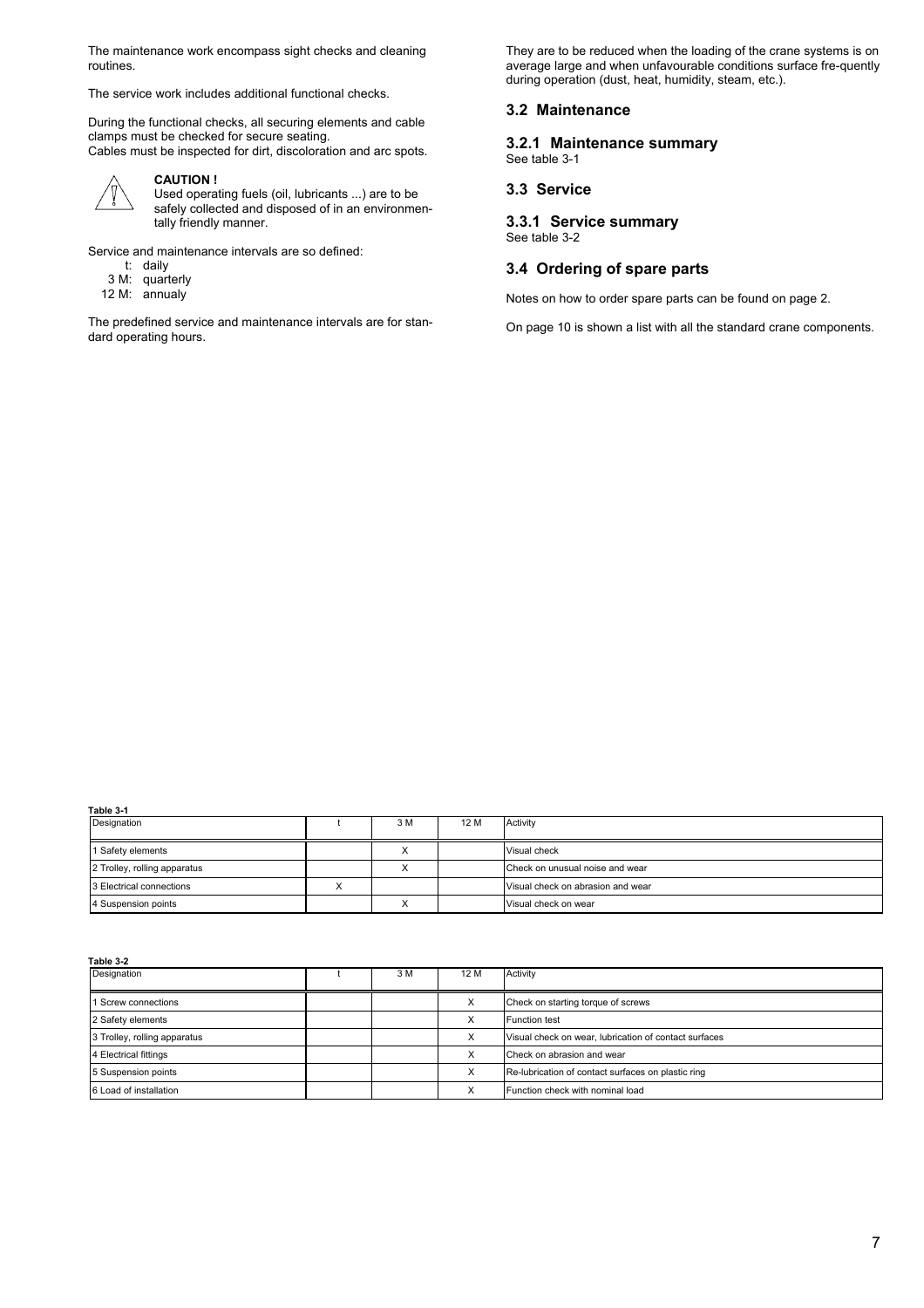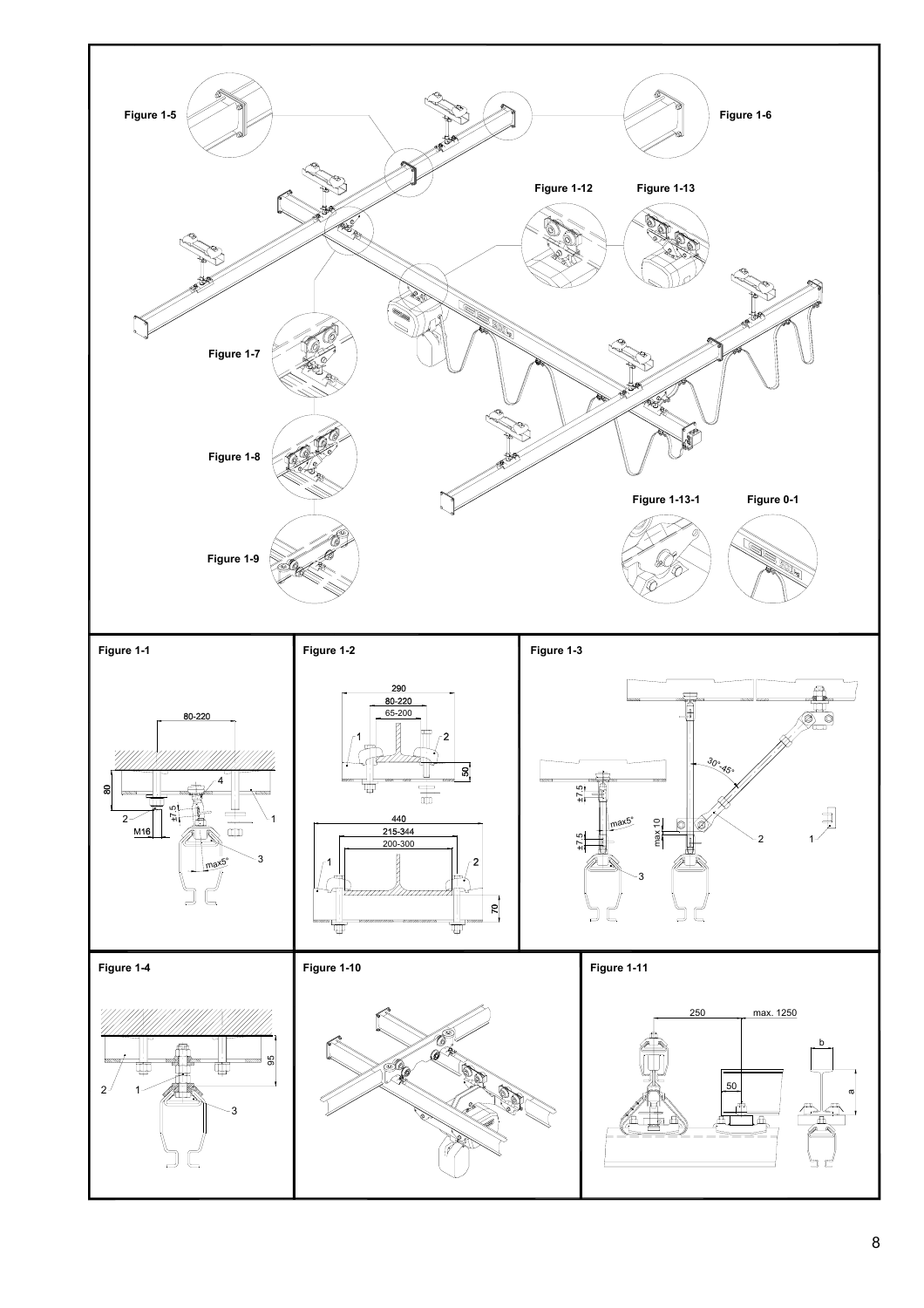